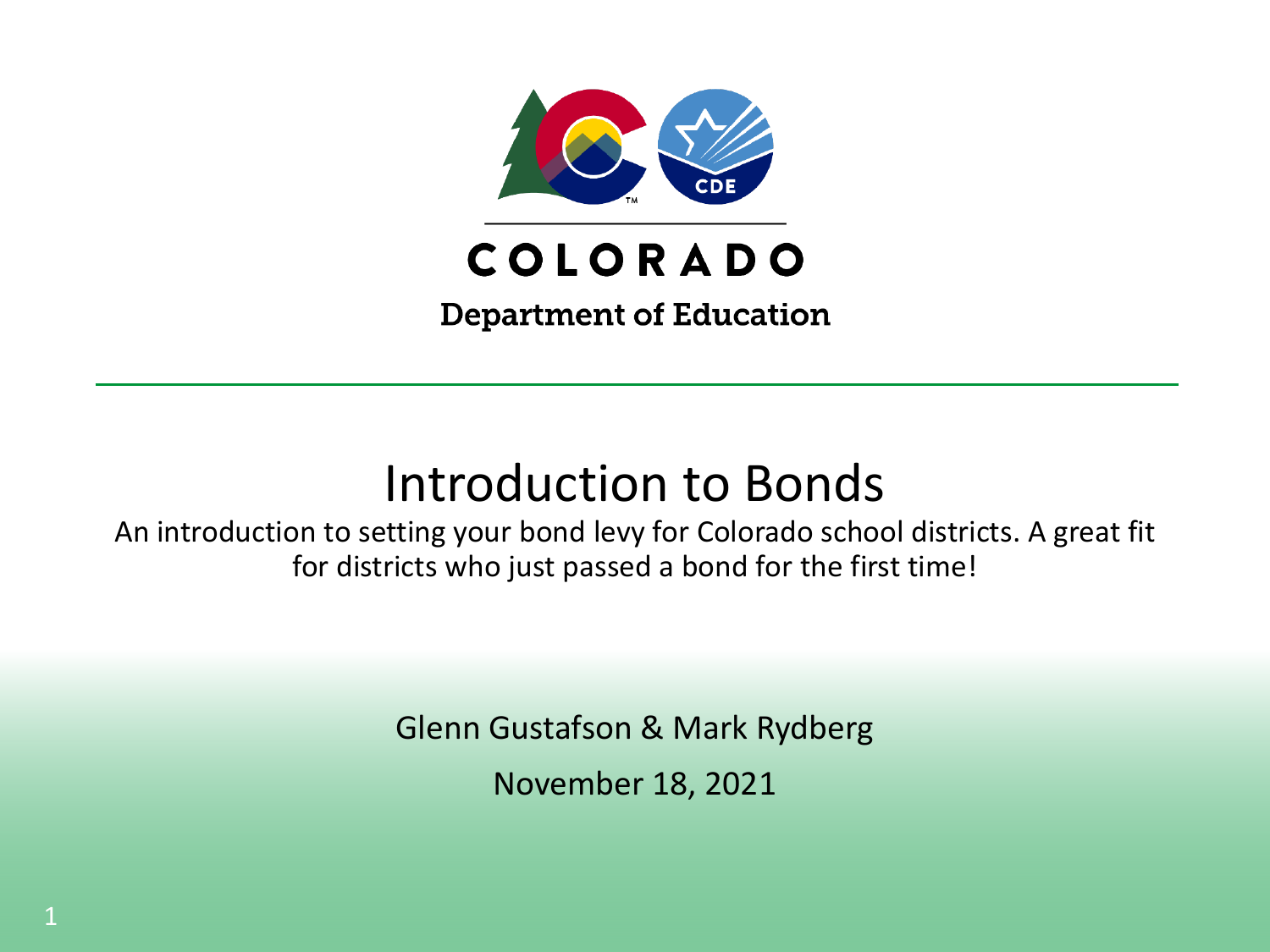# **General Obligation Bonds**

- From Investopedia:
- What Is a General Obligation Bond?
	- A general obligation bond (GO bond) is a [municipal bond](https://www.investopedia.com/terms/m/municipalbond.asp) backed solely by the credit and taxing power of the issuing jurisdiction rather than the revenue from a given project. General obligation bonds are issued with the belief that a municipality will be able to repay its debt obligation through the imposition of an ad valorem property tax in an amount sufficient to repay the bonds. No assets are used as [collateral](https://www.investopedia.com/terms/c/collateral.asp).
	- You are **REQUIRED** to levy enough taxes to pay the debt service



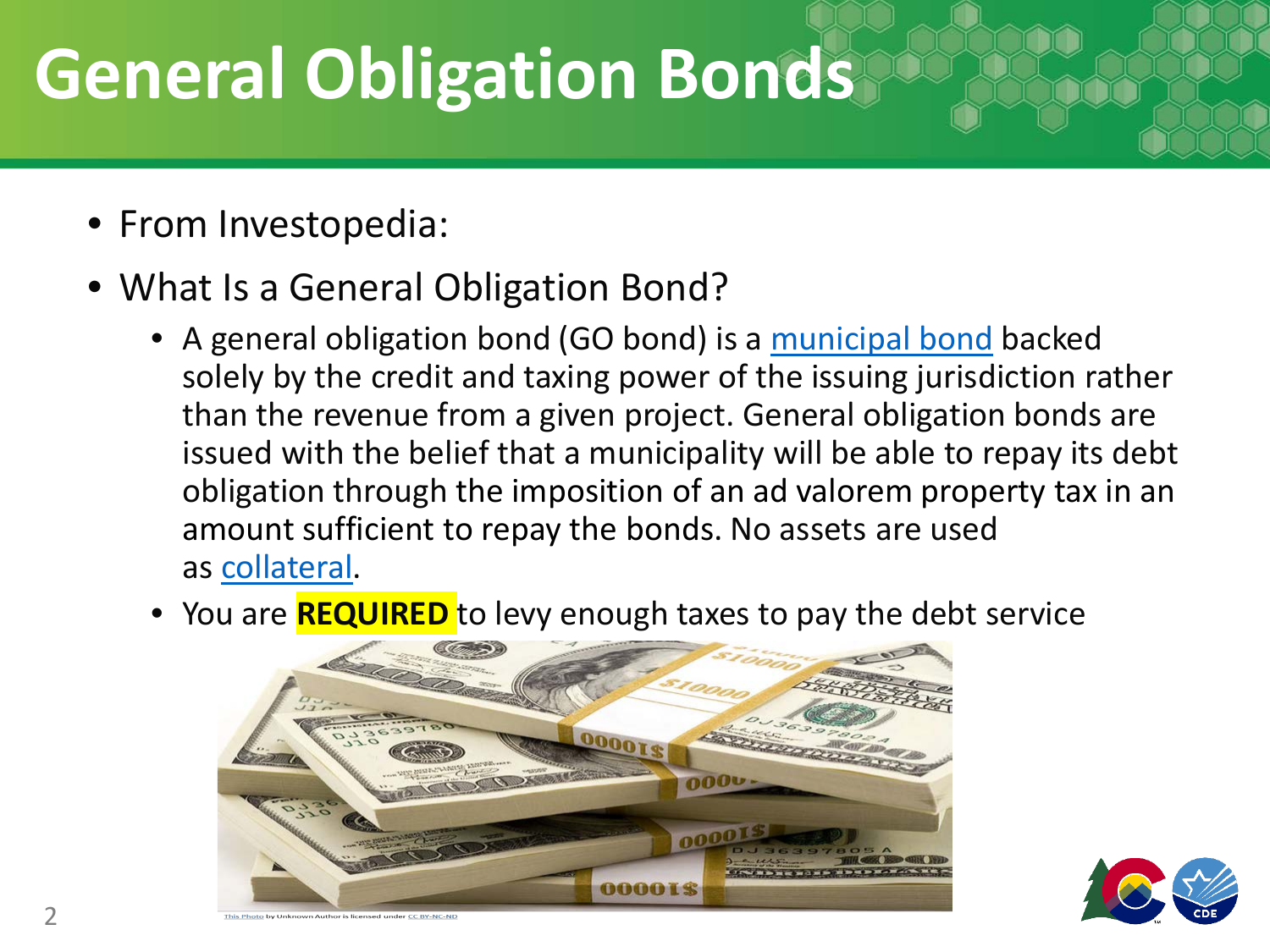## **How do GO Bonds work?**

- Bonds are debt of the issuer, investments for the buyer
- Bonds typically come in \$5,000 increments
- Bonds can be sold at "par" (face value), or at a premium or a discount
- Bonds are typically tax-exempt (double tax-exempt for Colo) meaning interest income is not taxed to the investor and the issuer gets a lower tax-exempt interest rate upon sale.
- Unlike a mortgage, each bond has its own maturity and interest rate.
- Each bond has its own interest rate. Interest is typically paid semi- annually
- Example:

**MORE OPTIONS** 

- Glenn wants to invest \$5,000 in a bond that matures in 4 years that is safe and minimizes tax consequences
- Glenn calls his investment broker and asks for a school district bond maturing in 4 years
- Glenn is charged \$5,000 up front (if sold at par), receives interest every 6 months at the stated rate
- Glenn gets his \$5,000 back upon maturity

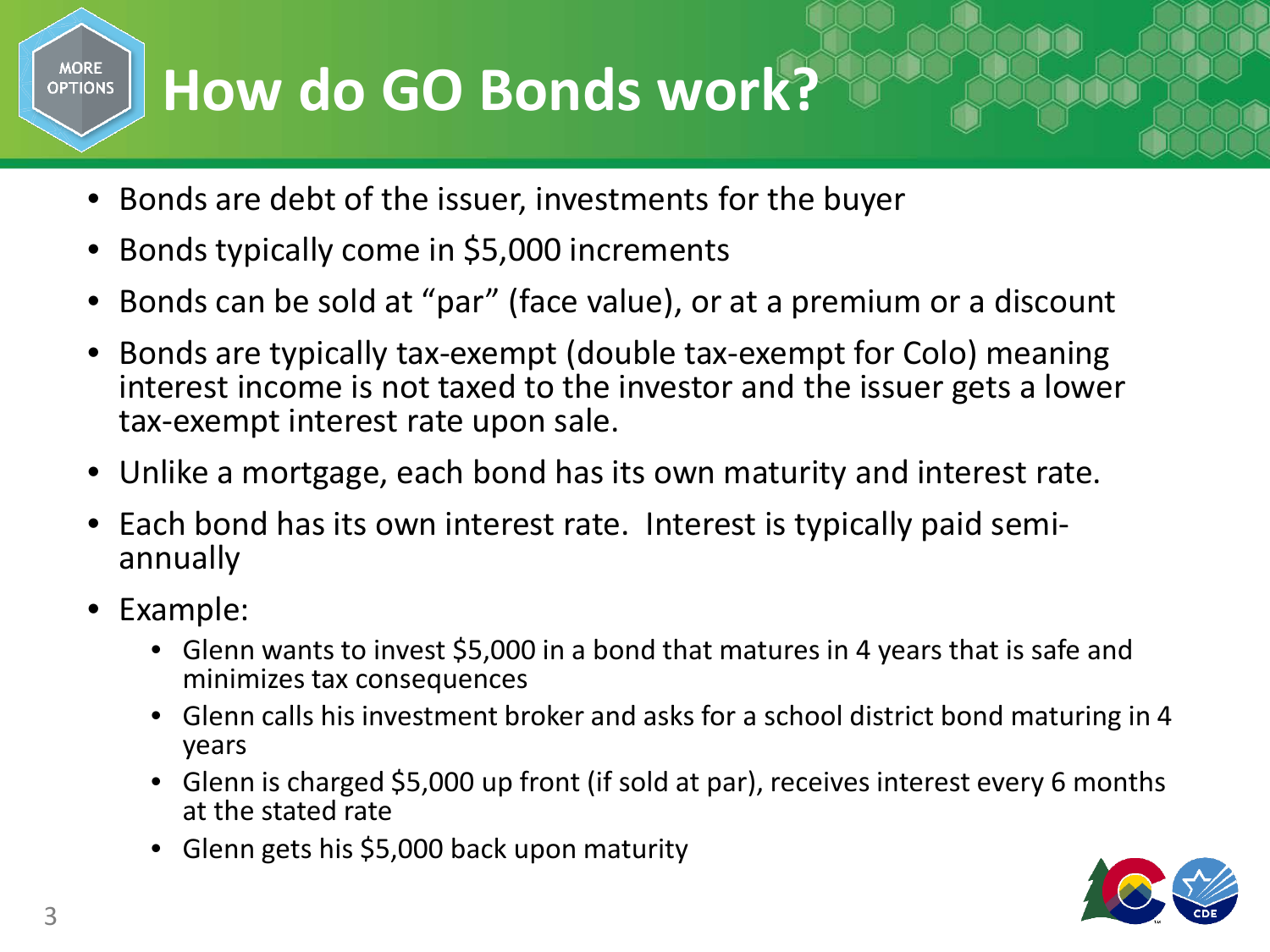

- Election Question approval.
- District approves the mill levy (including an amount sufficient to pay the bond debt service).
- Board approval of financing document/bond resolution.
- Development of the Preliminary Offering Statement (POS).
- Sale of the bonds.
- Bond Closing & Receipt of Funds.
- Role of the Paying Agent
	- Manages the funds, if desired
	- Makes payments to investors
	- Other miscellaneous tasks
- Moneys received to pay debt service on bonds MUST be held by a custodian or the county treasurer under state law.
- Construction Begins
	- District manages the funds from the bond sale to pay contractors
	- Chart of Accounts
		- Bond Proceeds/Principal 41-000-00-0000-5110-000-0000
		- Bond Proceeds/Premium 41-000-00-0000-5120-000-0000
		- Bond Issuance Costs 41-601-00-5100-0330-000-0000

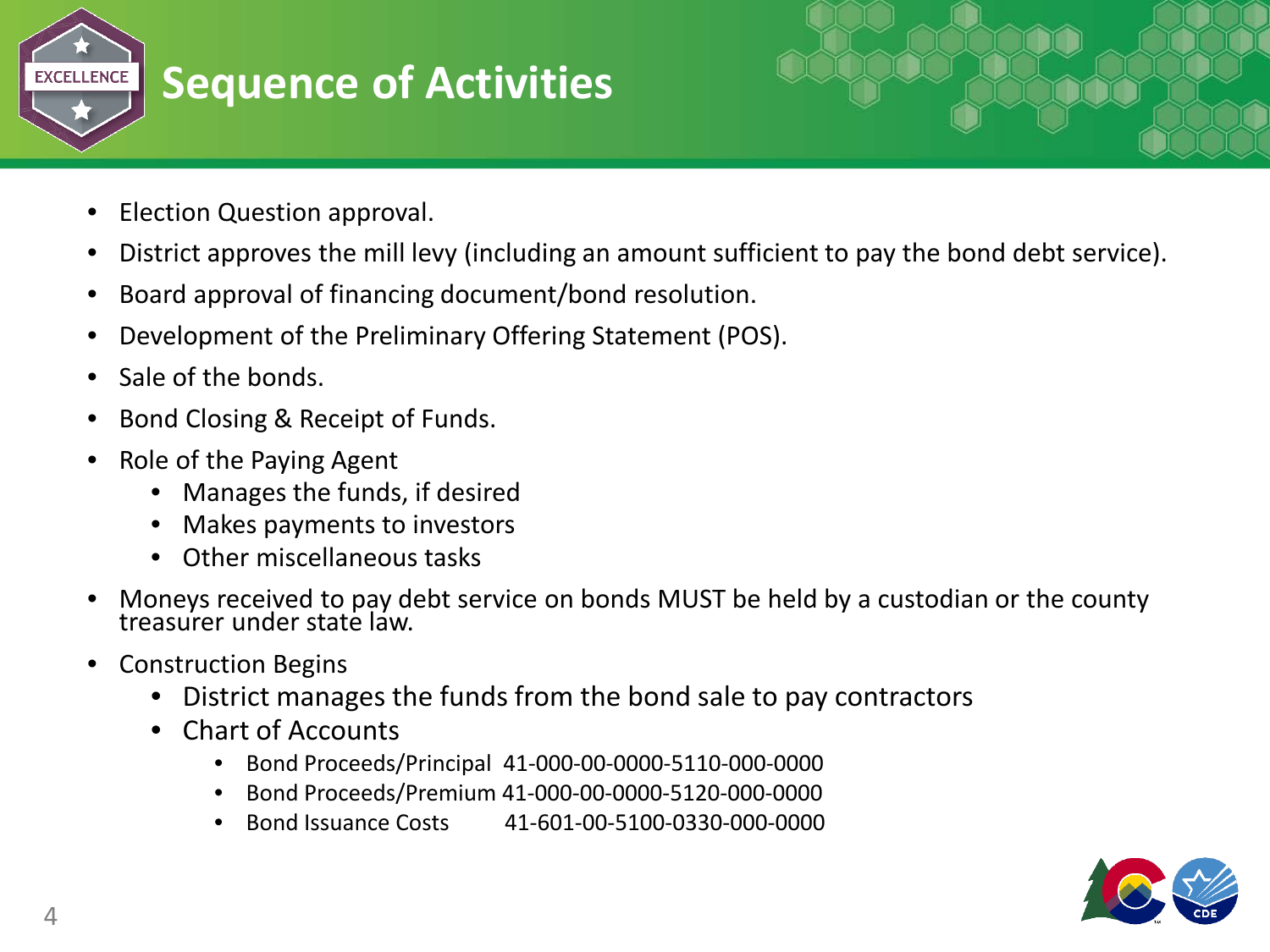# **Who's Your Friend?**

• Bond Counsel

**MORE OPTIONS** 

- Contact bond counsel early to assist with the election question and all other TABOR deadlines & requirements.
- Leads the effort to develop a Prelim Offering Statement (POS)
- Renders a tax opinion on the tax-exemption of the bonds



- Bond Underwriter/Financial Advisor
	- Assists with the development of the structure of the offering
	- Coordinates the logistical end of the sale
	- Works in partnership with bond counsel
	- Leads the "sale" of the bonds

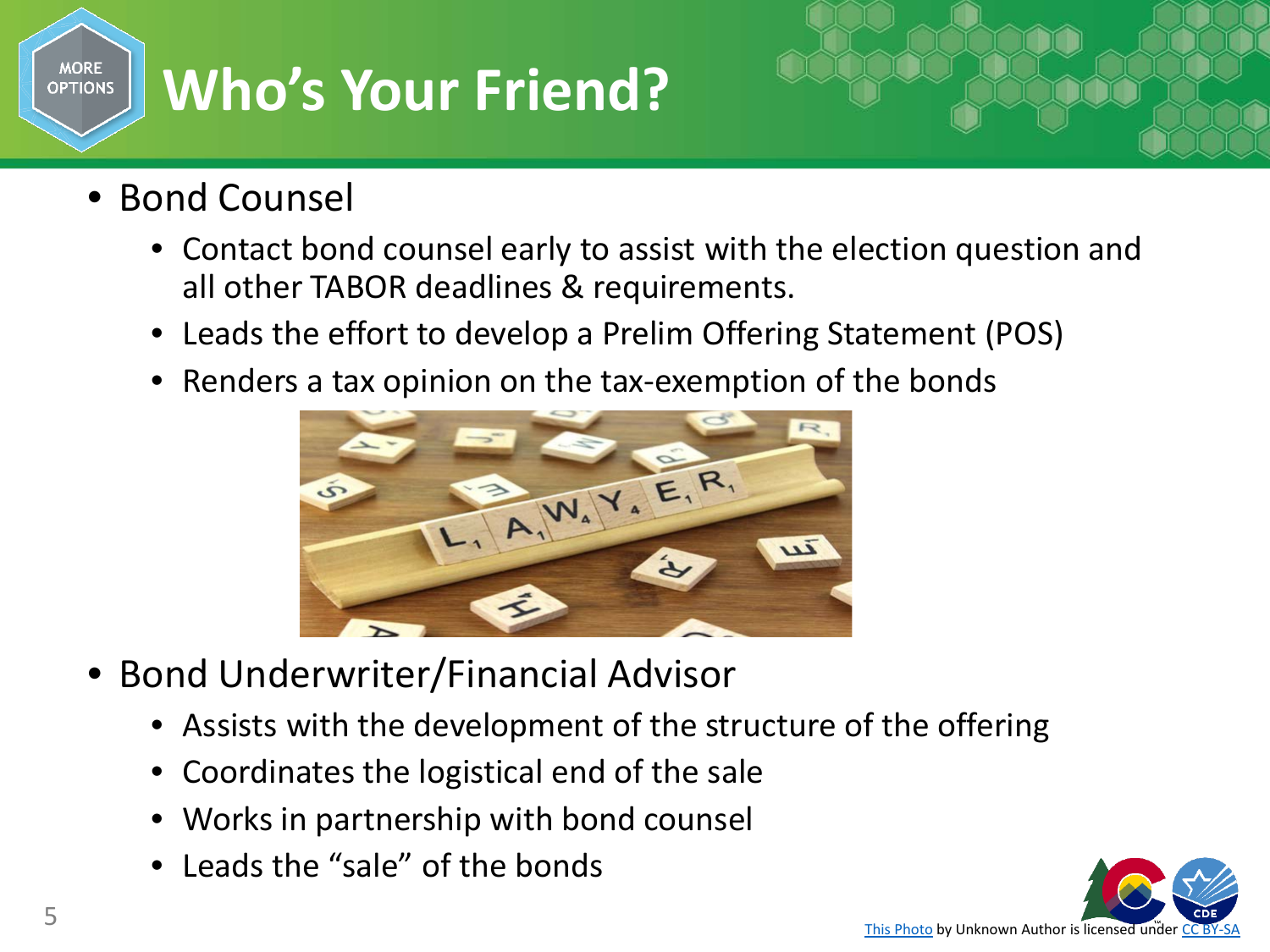

- Assessed Valuation
	- Preliminary AV usually released in August
	- Final AV usually received in November (contact assessor to get an ETA of final report)
- Receipt of mill levy worksheet from CDE
	- Usually comes around the end of November/early December
- Adoption of mill levies by Board of Education by 12/15
	- May need a special BOE meeting
- Certification to County Assessor/Board of County Comm. by 12/15
- Submission to CDE (Mill Levy Worksheet) by 12/15

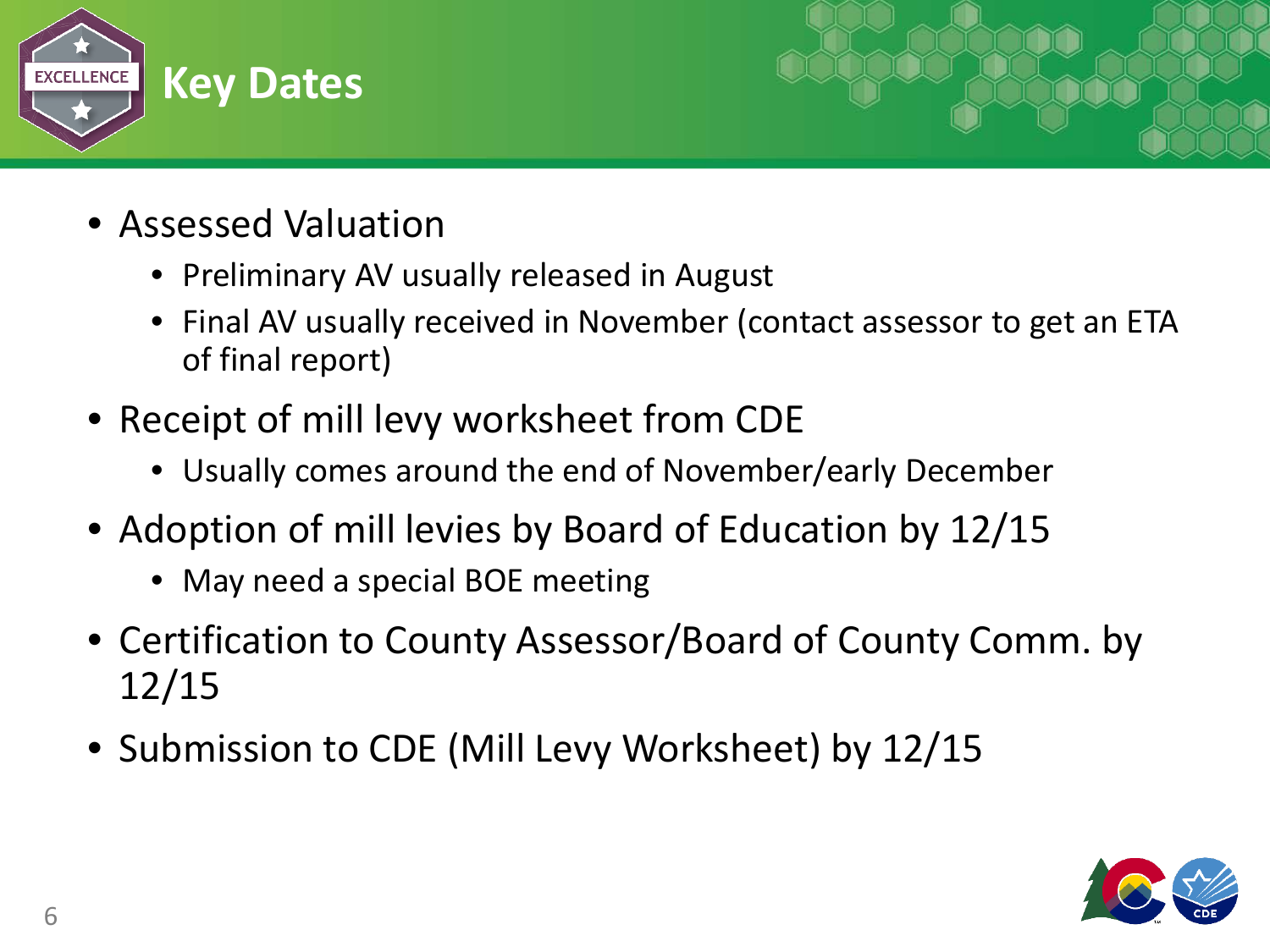

- The Bond Levy must be set in December along with the other mill levies. If the bond sale is after the certification dates, an estimated amount needs to be calculated & certified to pay for the first year's debt service. Check with your underwriter/FA.
- Failure to levy the property taxes to pay for bond debt service could result in a default
- Colorado school districts qualify for state intercept program (AA-/Aa2) that will pay school district debt service if district is unable and then collect from districts equalization the following year.

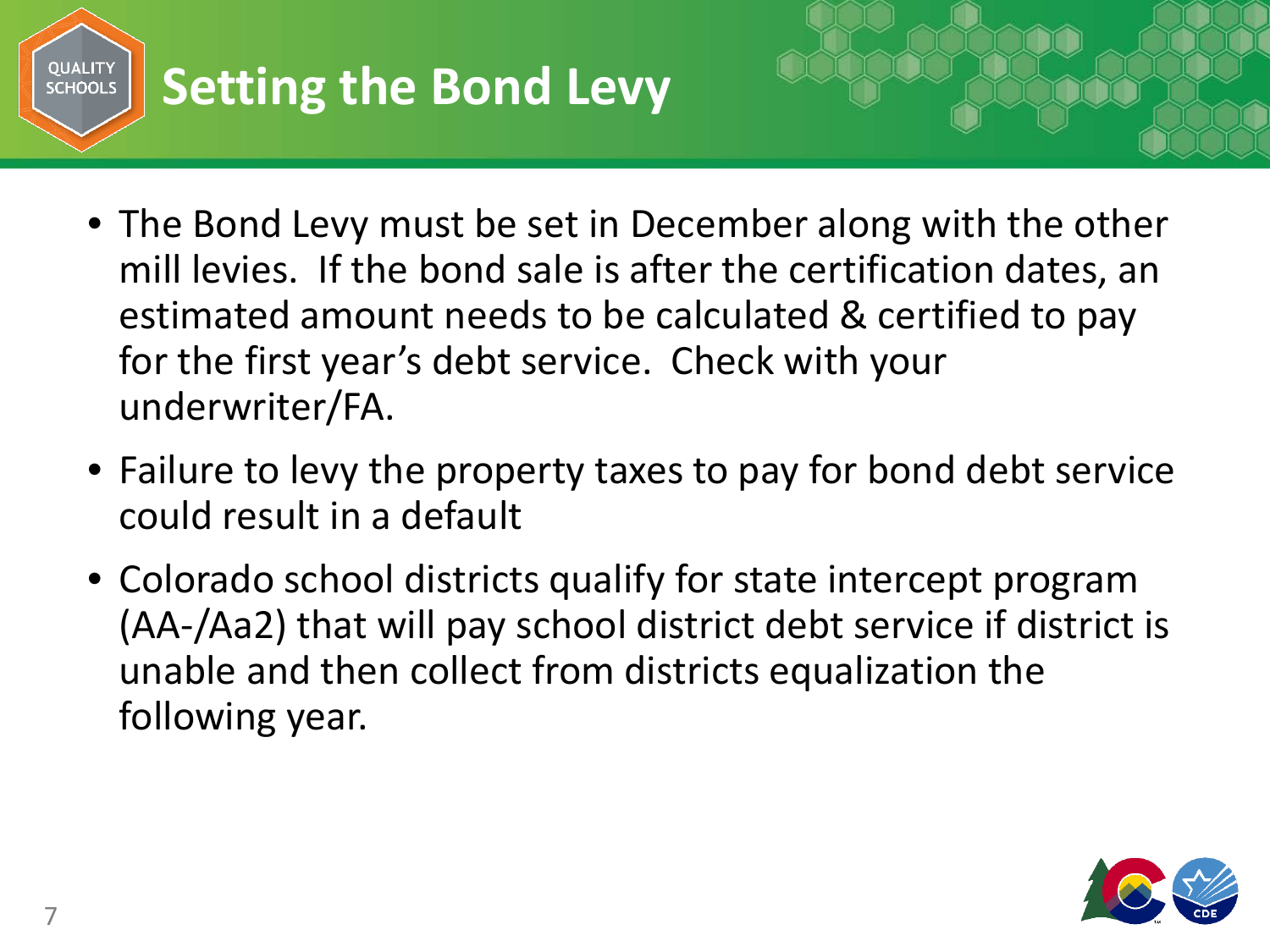#### **Materials Needed to Calculate the Bond Levy FOUNDATIONS**

- Bond Election Question
- Final Assessed Valuation (prelim AV can get started)
- Bond Levy Template (Sample provided by CDE)
- Interest Rate Assumption- interest rate should be fixed but may vary per maturity
- Bond Debt Service Schedule (Principal and Interest)
- One Full Year of Property Tax Collections by County pay date



**STRONG**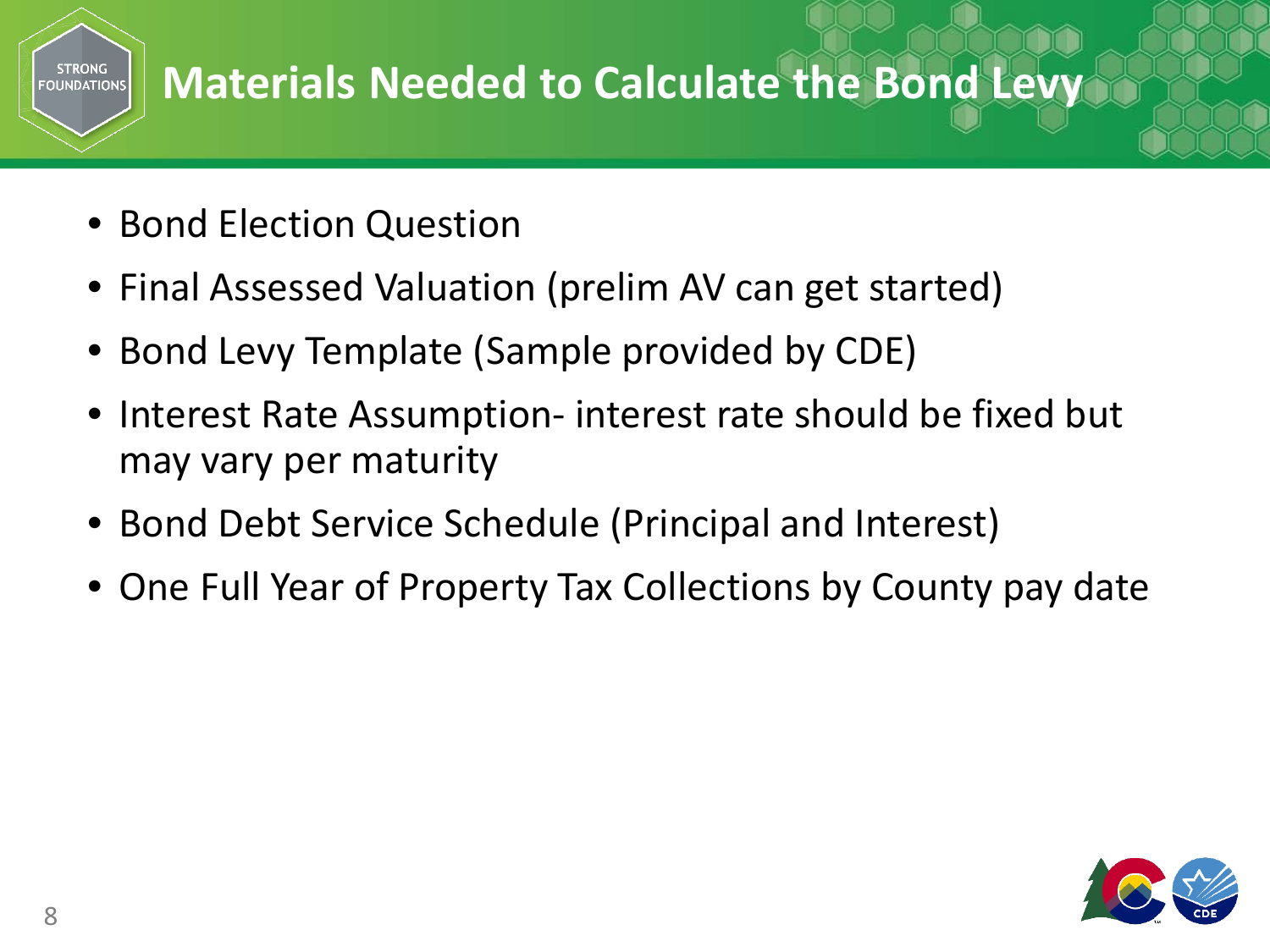### ALL<br>MEANS<br>ALL **The Bond Levy Template**

| <b>Your District Name</b>      |                           |          |          |          |                      |                                 |          |          |          |                      |
|--------------------------------|---------------------------|----------|----------|----------|----------------------|---------------------------------|----------|----------|----------|----------------------|
| <b>Bond Debt Service Model</b> |                           |          |          |          |                      |                                 |          |          |          |                      |
|                                | 2022                      |          |          |          |                      | 2023                            |          |          |          |                      |
|                                | <b>Assessed Valuation</b> |          |          | Revenue  |                      | <b>Assessed Valuation</b>       |          |          | Revenue  |                      |
|                                | <b>Bond Mill Levy</b>     |          |          | \$0      | <b>Interest Rate</b> | Bond Mill Levy                  |          |          | \$0      | <b>Interest Rate</b> |
| <b>Collection %</b>            | Bond Redempt Fund Beg Bal |          |          |          |                      | 1.00% Bond Redempt Fund Beg Bal |          |          |          | 1.00%                |
| %                              |                           | Interest | Revenues | Debt Svc | Cash Balance         |                                 | Interest | Revenues | Debt Svc | <b>Cash Balance</b>  |
| 0.0001                         | -January                  | 0        | 0        |          | 0                    | -January                        | 0        | 0        |          | 0                    |
| 0.0580                         | -February                 | 0        | 0        |          | $\Omega$             | -February                       | 0        | 0        |          | 0                    |
| 0.3636                         | -March                    | 0        | 0        |          | 0                    | -March                          | 0        | 0        |          | 0                    |
| 0.0134                         | -April                    | 0        | 0        |          | 0                    | -April                          | 0        | 0        |          | 0                    |
| 0.2556                         | -May                      | 0        | 0        |          | 0                    | -May                            | 0        | 0        |          | 0                    |
| 0.0416                         | -June                     | 0        | 0        |          | 0                    | -June                           | 0        | 0        |          | 0                    |
| 0.2236                         | -July                     | 0        | 0        |          | 0                    | -July                           | 0        | 0        |          | 0                    |
| 0.0151                         | -August                   | 0        | 0        |          | 0                    | -August                         | 0        | 0        |          | 0                    |
| 0.0065                         | -Sept                     | 0        | 0        |          |                      | -Sept                           | 0        | 0        |          | 0                    |
| 0.0035                         | -Oct                      | 0        | 0        |          | 0                    | -Oct                            | 0        | 0        |          | 0                    |
| 0.0099                         | -Nov                      | 0        | 0        |          | 0                    | -Nov                            | 0        | 0        |          | 0                    |
| 0.0005                         | -Dec                      | 0        | 0        |          | 0                    | -Dec                            | 0        | 0        |          | 0                    |
| 0.9914                         |                           |          | \$0      |          |                      |                                 |          | \$0      |          |                      |
|                                |                           |          |          |          |                      |                                 |          |          |          |                      |

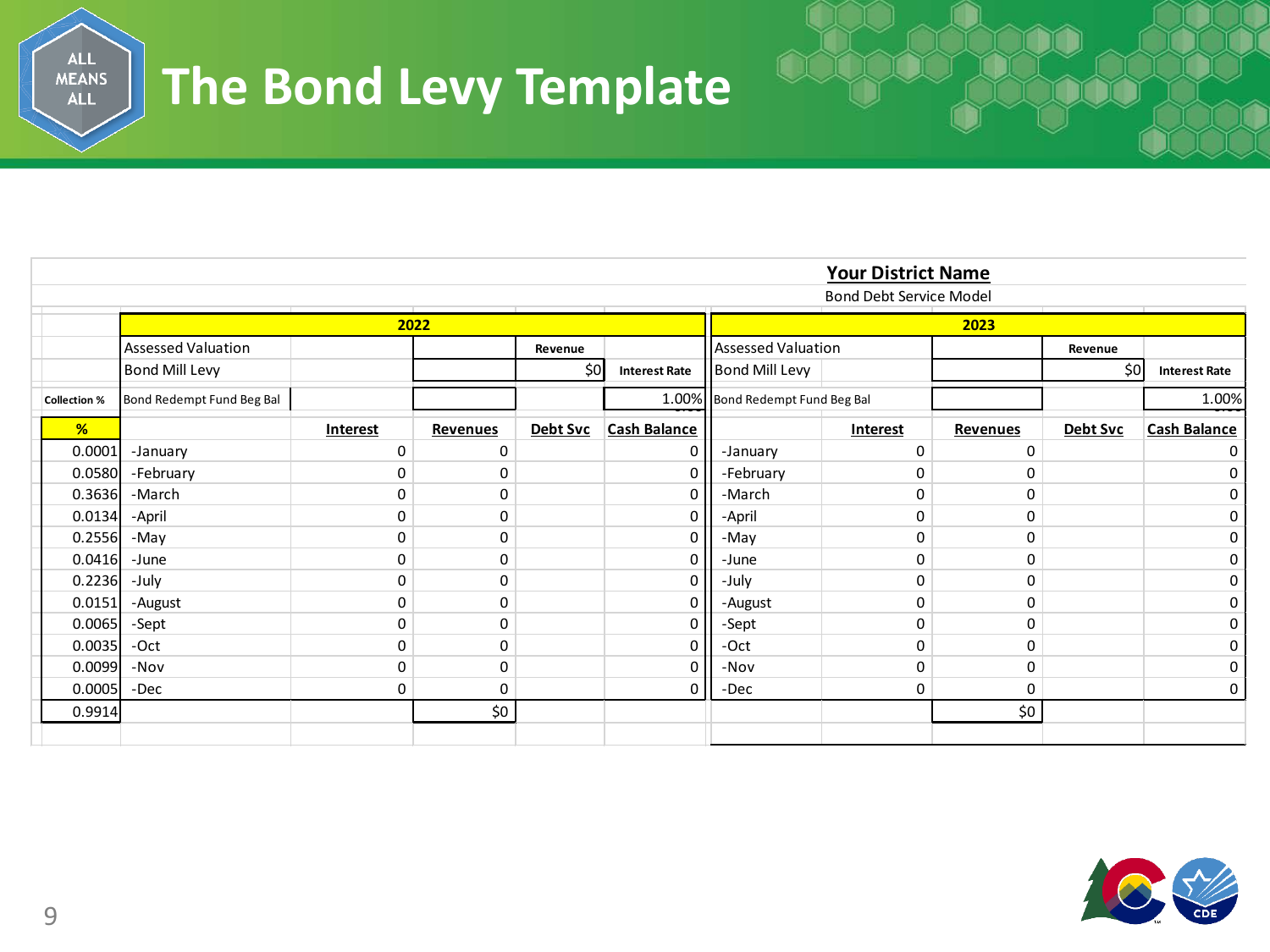



- Can use preliminary AV to get started
- Need to update to final AV once received (late Nov/early Dec)
- Make sure you use "net" AV after Tax Increment Financing (TIF)
- Bond Election Question The ballot question sets out the maximum principal, maximum annual repayment cost and the maximum total repayment cost
- Bond Debt Service Schedule (from Bond Underwriter)
	- Calendar Year Principal & Interest by payment date
- One Calendar Year Property Tax Collections by month
	- Allows for cash flow considerations in the template

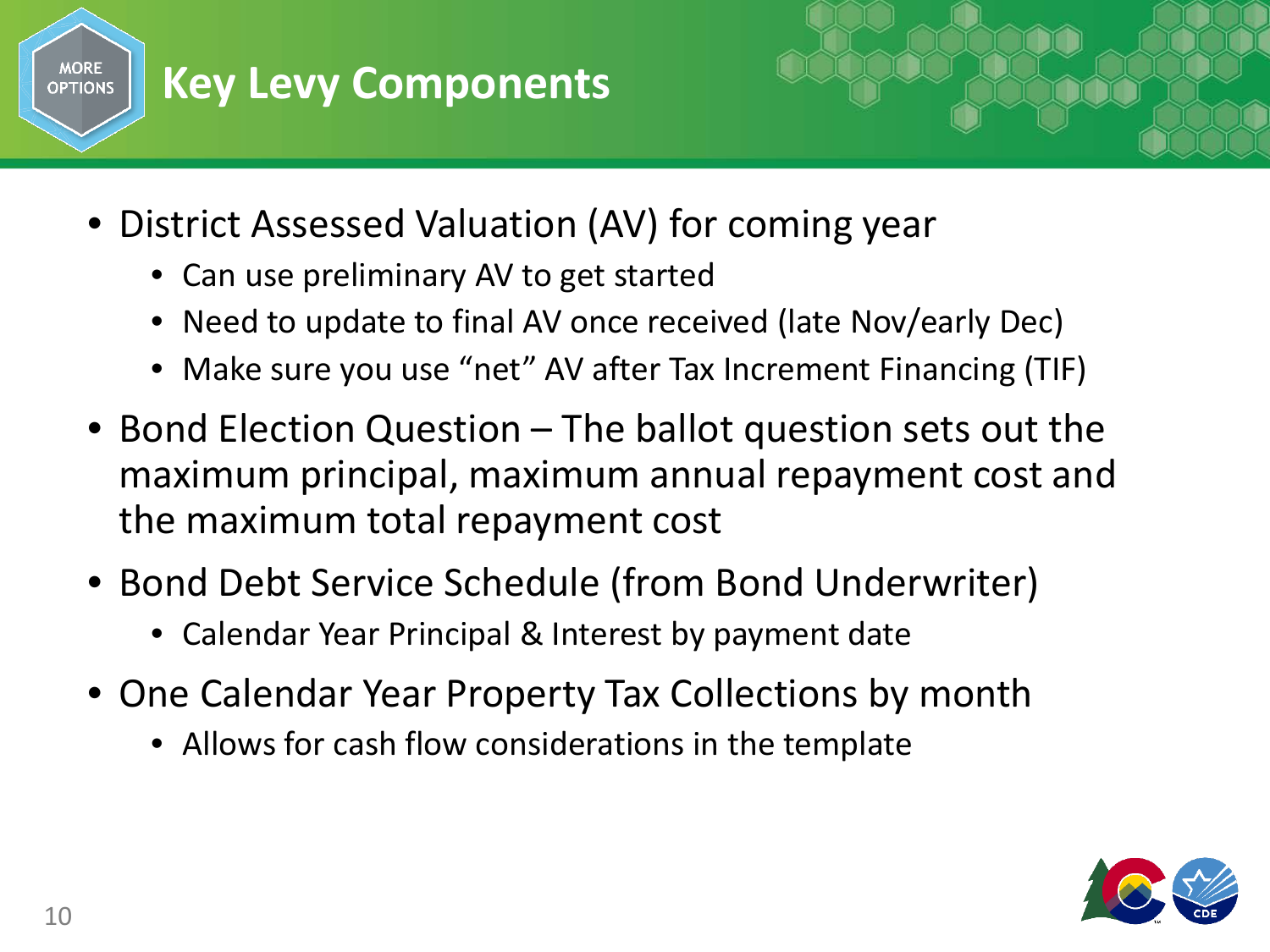



• Contact Glenn or Mark for sample spreadsheet models

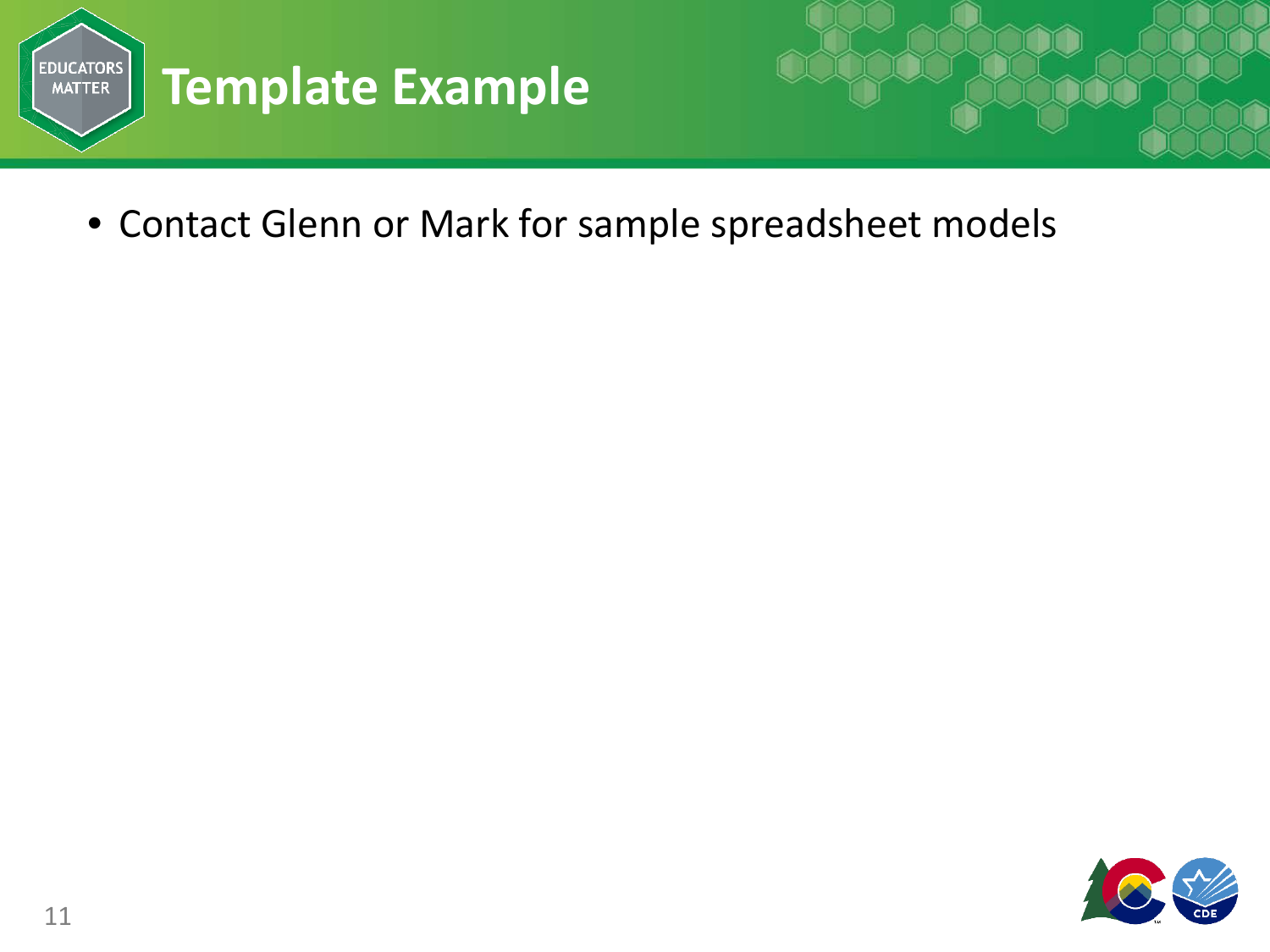### **Board Packet Materials for (Nov/Dec)**



- Board Meeting Cover Sheet
- Resolution
- Spreadsheet with 2-year comparison
	- Consider setting to maximum annual total repayment in first year, per ballot language, to guarantee the first year Principal & Interest payments with some extra in case of abatement.
- CDE Spreadsheet (sent from Tim Kahle)
	- Confirm the final NAV matches final from Assessor. Adjust if necessary and communicate with Tim on any differences.
	- Add the Bond mills to CDE sheet. Only district knows the correct amount.
- Assessor's Notice of Final Valuation for all funds.

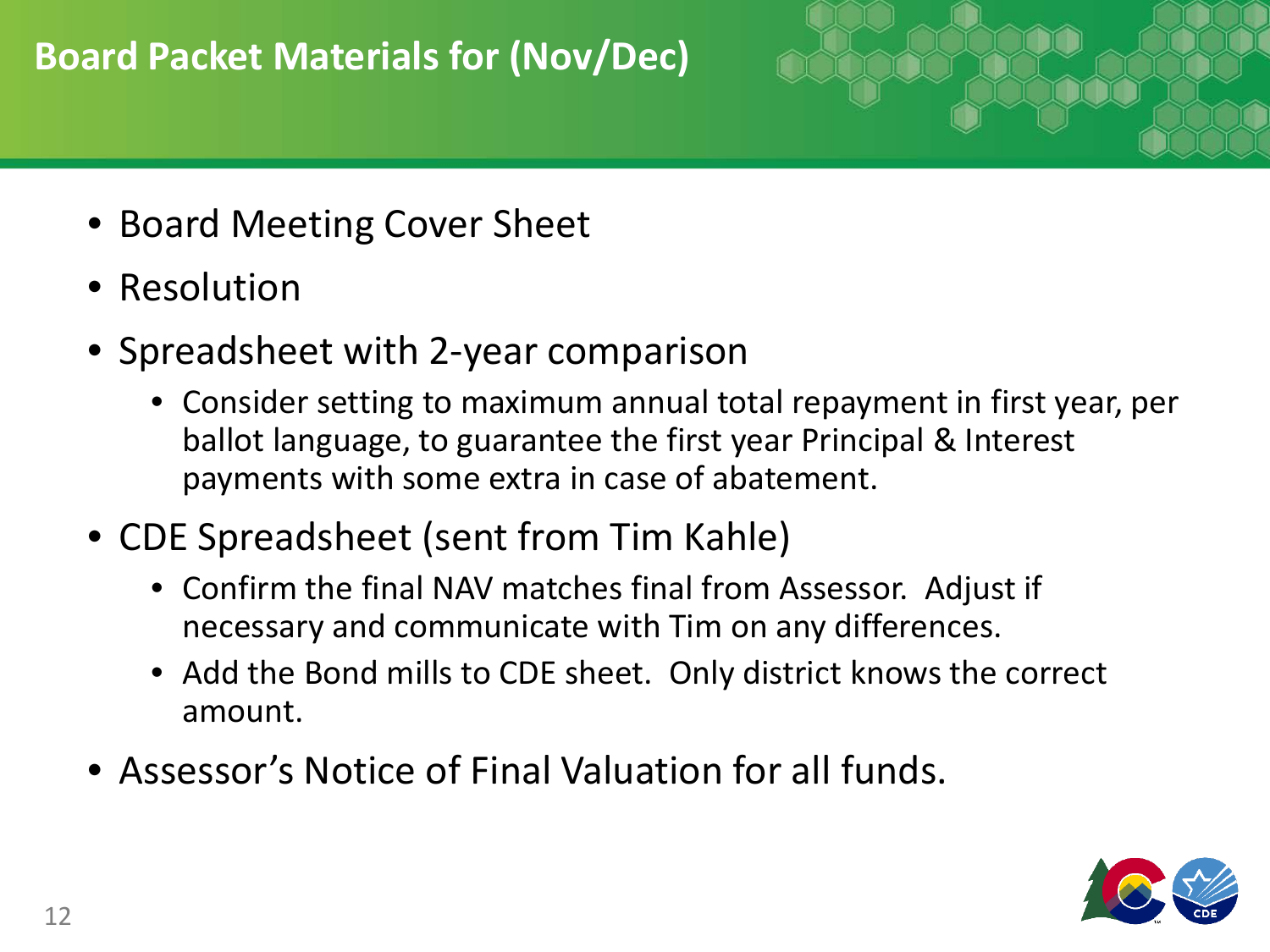

• **Resolution 2021-XX**

#### • **Property Tax Mill Levy**

•

•

- Whereas the certified mill levy is based on an assessed valuation total of **\$X,XXX,XXX**. Article X, Section 20 of the Colorado Constitution imposes certain limitations on taxation and revenue.<br>These limitations have been considered in establishing the total District mill levy limit at XX.XXX mills (determined without regard to voter approved levies and net abatement levies); now, therefore, be it
- *Resolved*, that the certified mill levy consists of five components:
- •1. a statewide, total program mill levy established by the Colorado Department of Education at XX.XXX mills. CRS 22-54-106.<br>
• a voter approved mill levy of
- 
- 2. a voter approved mill levy of X.XXX mills for the purpose of providing additional local property tax revenues, which shall be added to the bond redemption fund and used to pay principal and interest on the District general obligation debt. CRS 22-42-118.<br>
2. a voter approved mill levy of XXXX mills for the purpose of
- 
- a voter approved mill levy of X.XXX mills for the purpose of providing additional local property tax revenues to fund educational efforts, as stated in the ballot question of November 2000. CRS  $\frac{22-54-108}{2}$ . a mill levy
- 
- a mill levy adjustment due to property tax abatements of  $0.XXX$  mills, as established by the county. CRS 39-10-114(1)(a)(I)(B).
- In witness whereof, I have hereunto set my hand and caused the official seal of said school district to be affixed this 9th day of December 20XX.

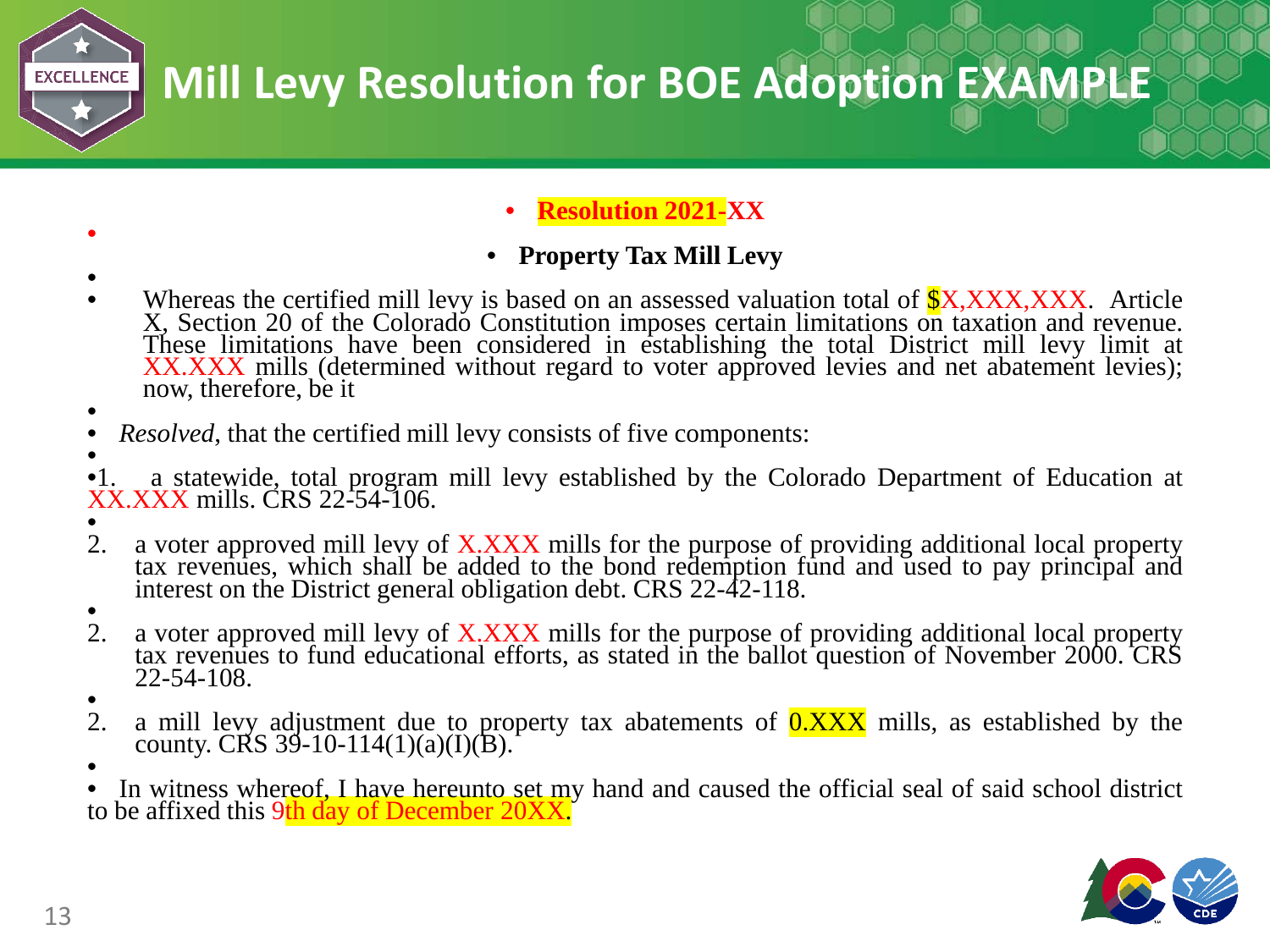## **Mill Levy Worksheet for BOE Adoption**

| <b>Blank School District</b>                                         |                  |                  |               |         |                   |  |  |
|----------------------------------------------------------------------|------------------|------------------|---------------|---------|-------------------|--|--|
| <b>COMPARISON OF YEAR 2020 and 2021 MILL LEVY RATES AND REVENUES</b> |                  |                  |               |         |                   |  |  |
|                                                                      |                  |                  |               |         |                   |  |  |
|                                                                      | <b>Dec 2019</b>  | <b>Dec 2020</b>  |               |         |                   |  |  |
|                                                                      | <b>Certified</b> | <b>Final</b>     |               |         |                   |  |  |
|                                                                      | <b>YEAR 2020</b> | <b>YEAR 2021</b> | <b>Change</b> |         |                   |  |  |
| <b>Assessed Valuation:</b>                                           | \$<br>30,268,220 | \$<br>30,502,190 | 233,970       | 0.8%    |                   |  |  |
|                                                                      |                  |                  |               |         |                   |  |  |
|                                                                      |                  |                  |               |         | \$300,000         |  |  |
| <b>Components:</b>                                                   | <u>Mills</u>     | <u>Mills</u>     | <b>Mills</b>  |         | <b>Tax Impact</b> |  |  |
| <b>General Fund Levy</b>                                             | 20.715           | 20.715           |               |         |                   |  |  |
| <b>Bond Levy</b>                                                     | 6.616            | 6.150            | (0.466)       |         | (10.00)           |  |  |
| Education Plan Levy (MLO)                                            | 14.733           | 14.960           | 0.227         |         | 4.87              |  |  |
| Mill Levy Before Abatement Levy                                      | 42.064           | 41.825           | (0.239)       |         | (5.13)            |  |  |
| Abatement Levy                                                       | 0.574            | 0.410            | (0.164)       |         | (3.52)            |  |  |
| <b>Total Levy</b>                                                    | 42.638           | 42.235           | (0.403)       | $-0.9%$ | $-$ \$8.64        |  |  |

| <b>Sample Market Value</b>     | \$300,000 |          | <b>Annual Property</b><br>Tax<br>\$300,000 Increase (Decrease) |
|--------------------------------|-----------|----------|----------------------------------------------------------------|
| Assessed Value at 7.15% (2020) |           |          |                                                                |
| 7.15% (2021) of Market Value   | \$21,450  | \$21,450 |                                                                |
| <b>Total Mills</b>             | 42.638    | 42.235   |                                                                |
| <b>District Property Taxes</b> | \$914.59  | \$905.94 | (\$8.64)                                                       |
|                                |           |          |                                                                |



**EXCELLENCE**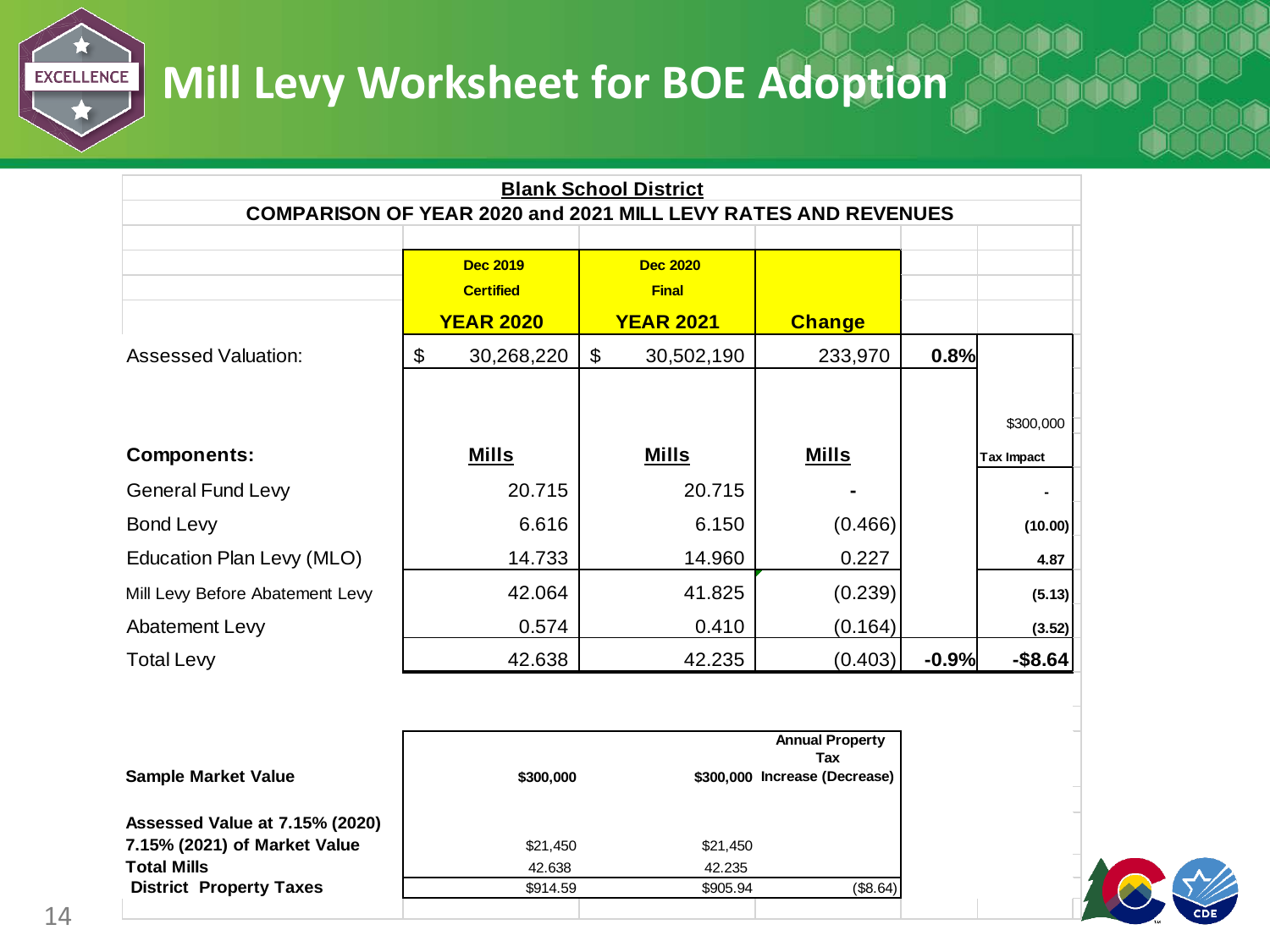### **Bond Accounting & IRS Requirements EXCELLENCE**

- Accounting Funds related to bond projects:
	- Fund 41 is used to manage construction expenses
	- Fund 31 is used to collect property taxes & make debt service payments
	- BEST Bond Matching requirements
- Arbitrage = The difference between the reinvestment of construction proceeds during construction period and the average interest rate of the bonds (see counsel)
- Arbitrage Considerations
	- District must have a reasonable expectation of spending 85% of funds (bond proceeds less costs of issuance) within 3 years.
	- District must spend 100% of funds within 5 years.
	- District must file IRS Form 8038 for sale, typically filed by bond counsel
	- There must be an arbitrage calculation upon completion of construction spending but no later than 5 years
	- District is required to maximize interest earned on construction proceeds.
	- Any arbitrage gains/profits must be refunded to the IRS, unless within the allowable time period.
	- Strongly consider hiring an arbitrage compliance consultant for the calc.